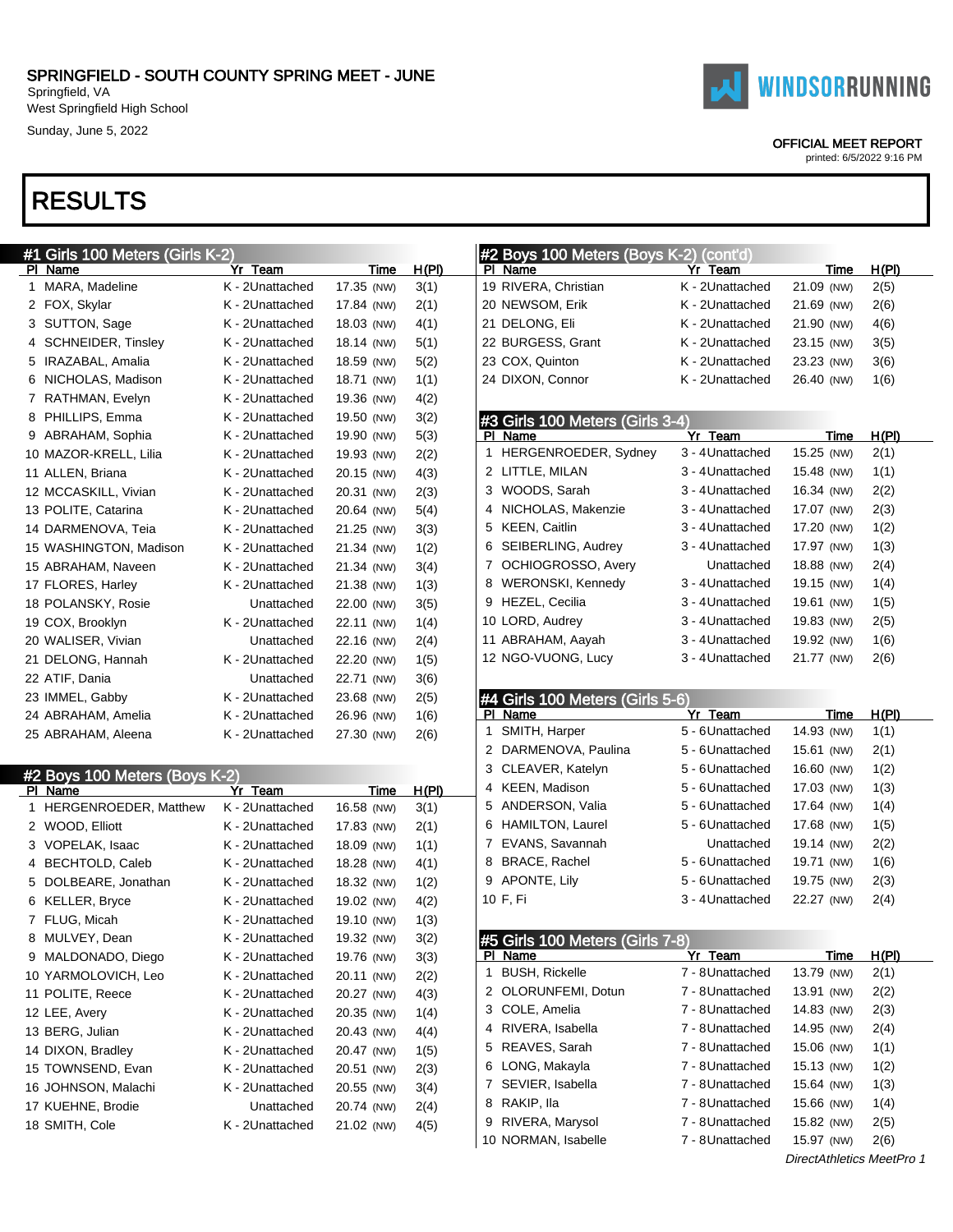Sunday, June 5, 2022

## RESULTS

| #5 Girls 100 Meters (Girls 7-8) (cont'd) |                  |            |       | #8 Boys 100 Meters (Boys 7-8) (cont'd) |                  |                           |              |
|------------------------------------------|------------------|------------|-------|----------------------------------------|------------------|---------------------------|--------------|
| PI Name                                  | Yr Team          | Time       | H(PI) | PI Name                                | Yr Team          | Time                      | H(PI)        |
| 11 EVANS, Annabel                        | 7 - 8Unattached  | 17.39 (NW) | 1(5)  | 8 MYERS, Tyler                         | 7 - 8Unattached  | 15.92 (NW)                | 2(4)         |
| 12 HINDENLANG, Emilie                    | 7 - 8Unattached  | 17.53 (NW) | 1(6)  | 9 DANG, Trenton                        | 7 - 8 Unattached | 16.48 (NW)                | 2(5)         |
|                                          |                  |            |       | BROOKS, Joseph "Simonâ€K - 2Unattached |                  | NT (NW)                   | 1            |
| #6 Boys 100 Meters (Boys 3-4)            |                  |            |       | TALLMAN, Drew                          | K - 2Unattached  | $NT$ (NW)                 | 1            |
| PI Name                                  | Yr Team          | Time       | H(PI) |                                        |                  |                           |              |
| 1 MCGARRY, Leo                           | Unattached       | 14.93 (NW) | 4(1)  | #9 Girls 200 Meters (Girls K-2)        |                  |                           |              |
| 2 COX, Mason                             | 3 - 4 Unattached | 15.47 (NW) | 2(1)  | PI Name                                | Yr Team          | Time                      | <u>H(PI)</u> |
| 3 JOHNSON, Aiden                         | 3 - 4 Unattached | 15.70 (NW) | 1(1)  | 1 MARA, Madeline                       | K - 2Unattached  | 38.63 (NW)                | 3(1)         |
| 4 OWENS, Amir                            | 3 - 4 Unattached | 16.05 (NW) | 1(2)  | 2 IRAZABAL, Amalia                     | K - 2Unattached  | 39.06 (NW)                | 2(1)         |
| 5 BONHAM, Cael                           | Unattached       | 16.10 (NW) | 1(3)  | 3 SCHNEIDER, Tinsley                   | K - 2Unattached  | 39.90 (NW)                | 4(1)         |
| 6 FLUG, Caleb                            | 3 - 4 Unattached | 16.60 (NW) | 3(1)  | 4 FOX, Skylar                          | K - 2Unattached  | 40.40 (NW)                | 3(2)         |
| 7 HOGREBE, Christopher                   | 3 - 4 Unattached | 16.81 (NW) | 1(4)  | 5 PHILLIPS, Emma                       | K - 2Unattached  | 41.81 (NW)                | 2(2)         |
| 8 WALISER, Grayson                       | Unattached       | 16.87 (NW) | 1(5)  | 6 NICHOLAS, Madison                    | K - 2Unattached  | 42.18 (NW)                | 1(1)         |
| 9 CORCORAN, Matthew                      | 3 - 4 Unattached | 17.01 (NW) | 3(2)  | 7 GORDON, Anna                         | K - 2Unattached  | 43.11 (NW)                | 2(3)         |
| 10 CONQUES, Reed                         | Unattached       | 17.54 (NW) | 3(3)  | 8 RATHMAN, Evelyn                      | K - 2Unattached  | 43.90 (NW)                | 1(2)         |
| 11 MILLER, Quinn                         | 3 - 4 Unattached | 17.55 (NW) | 4(2)  | 9 ABRAHAM, Sophia                      | K - 2Unattached  | 45.75 (NW)                | 4(2)         |
| 12 MACASAET, Raphael                     | 3 - 4Unattached  | 17.68 (NW) | 2(2)  | 10 WASHINGTON, Madison                 | K - 2Unattached  | 46.29 (NW)                | 2(4)         |
| 13 BARRION, Aidan                        | 3 - 4Unattached  | 18.20 (NW) | 3(4)  | 11 DARMENOVA, Teia                     | K - 2Unattached  | 46.96 (NW)                | 2(5)         |
| 14 MONTMARQUET, Max                      | 3 - 4 Unattached | 18.23 (NW) | 2(3)  | 12 POLANSKY, Rosie                     | Unattached       | 48.79 (NW)                | 2(6)         |
| 15 MARTIN, Henry                         | Unattached       | 18.26 (NW) | 2(4)  | 13 ALLEN, Briana                       | K - 2Unattached  | 49.33 (NW)                | 3(3)         |
| 16 POLANSKY, Robbie                      | Unattached       | 19.18 (NW) | 4(3)  | 14 FEENEY, Nora                        | K - 2Unattached  | 49.42 (NW)                | 1(3)         |
| 17 STALENBURG, Blaze                     | 3 - 4 Unattached | 19.50 (NW) | 3(5)  | 15 FLORES, Harley                      | K - 2Unattached  | 49.72 (NW)                | 1(4)         |
| 18 GRIFFITH, Mason                       | 3 - 4 Unattached | 22.68 (NW) | 4(4)  | 16 MCCASKILL, Vivian                   | K - 2Unattached  | 50.43 (NW)                | 4(3)         |
| 19 BURGESS, John                         | 3 - 4 Unattached | 25.19 (NW) | 2(5)  | 17 COX, Brooklyn                       | K - 2Unattached  | 50.86 (NW)                | 1(5)         |
|                                          |                  |            |       | 18 ABRAHAM, Amelia                     | K - 2Unattached  | 1:01.19                   | 1(6)         |
| #7 Boys 100 Meters (Boys 5-6)            |                  |            |       | 19 ABRAHAM, Aleena                     | K - 2Unattached  | 1:02.01                   | 3(4)         |
| PI Name                                  | Yr Team          | Time       | H(PI) |                                        |                  |                           |              |
| 1 COX, Cameron                           | 5 - 6Unattached  | 14.56 (NW) | 2(1)  | #10 Girls 200 Meters (Girls 3-4)       |                  |                           |              |
| 2 OWENS, Issa                            | 5 - 6Unattached  | 14.94 (NW) | 2(2)  | PI Name                                | Yr Team          | Time                      | H(PI)        |
| 3 LEWIS, Nicholas                        | 5 - 6Unattached  | 15.11 (NW) | 2(3)  | 1 HERGENROEDER, Sydney                 | 3 - 4 Unattached | 32.58 (NW)                | 1(1)         |
| 4 WHEATLEY, Isaac                        | 5 - 6Unattached  | 15.45 (NW) | 2(4)  | 2 LITTLE, MILAN                        | 3 - 4 Unattached | 34.25 (NW)                | 2(1)         |
| 5 FERGUSON, Lochlan                      | 5 - 6Unattached  | 15.65 (NW) | 2(5)  | 3 WOODS, Sarah                         | 3 - 4 Unattached | 35.05 (NW)                | 2(2)         |
| 6 HOFFMAN, Coleq                         | 5 - 6Unattached  | 16.40 (NW) | 1(1)  | 4 SAMPAH, Leah                         | 3 - 4 Unattached | 35.94 (NW)                | 1(2)         |
| 7 JONUZAJ, Brandon                       | 5 - 6Unattached  | 16.92 (NW) | 1(2)  | 5 NICHOLAS, Makenzie                   | 3 - 4 Unattached | 36.57 (NW)                | 2(3)         |
| 8 DAWKINS, Caleb                         | 5 - 6Unattached  | 17.94 (NW) | 1(3)  | 6 ALBANESE, Taegan                     | 3 - 4 Unattached | 38.22 (NW)                | 1(3)         |
| 9 OCHIOGROSSO, Jackson                   | Unattached       | 18.03 (NW) | 2(6)  | 7 OCHIOGROSSO, Avery                   | Unattached       | 43.23 (NW)                | 2(4)         |
| 10 ATIF, Sameer                          | 5 - 6Unattached  | 21.63 (NW) | 1(4)  | 8 WERONSKI, Kennedy                    | 3 - 4 Unattached | 43.67 (NW)                | 1(4)         |
|                                          |                  |            |       | 9 WEATHERSPOON, Sonia                  | 3 - 4 Unattached | 45.99 (NW)                | 1(5)         |
| #8 Boys 100 Meters (Boys 7-8)            |                  |            |       | 10 ABRAHAM, Aayah                      | 3 - 4 Unattached | 46.21 (NW)                | 2(5)         |
| PI Name                                  | Yr Team          | Time       | H(PI) | 11 ATIF, Dania                         | Unattached       | 54.30 (NW)                | 2(6)         |
| 1 ALEMAYEHU, Yosef                       | Unattached       | 12.84 (NW) | 1(1)  |                                        |                  |                           |              |
| 2 MARTIN, John                           | 7 - 8Unattached  | 14.20 (NW) | 1(2)  | #11 Girls 200 Meters (Girls 5-6)       |                  |                           |              |
| 3 SIMON, Harrison                        | 7 - 8Unattached  | 14.35 (NW) | 2(1)  | PI Name                                | Yr Team          | <u>Time</u>               | <u>H(PI)</u> |
| 4 SMITH, Nehemiah                        | 7 - 8Unattached  | 14.40 (NW) | 1(3)  | 1 SMITH, Harper                        | 5 - 6Unattached  | 31.55 (NW)                | 2(1)         |
| 5 NORRIS, Zachary                        | 7 - 8Unattached  | 14.56 (NW) | 1(4)  | 2 LEN, Courtney                        | 5 - 6 Unattached | 32.04 (NW)                | 1(1)         |
| 6 O'BRIEN, Ethan                         | 7 - 8Unattached  | 15.20 (NW) | 2(2)  | 3 FREESE, Lorelai                      | 5 - 6Unattached  | 33.97 (NW)                | 1(2)         |
| 7 ALLEN, Nicholas                        | 7 - 8Unattached  | 15.35 (NW) | 2(3)  | 4 CLEAVER, Katelyn                     | 5 - 6Unattached  | 34.84 (NW)                | 2(2)         |
|                                          |                  |            |       |                                        |                  | DirectAthletics MeetPro 2 |              |



OFFICIAL MEET REPORT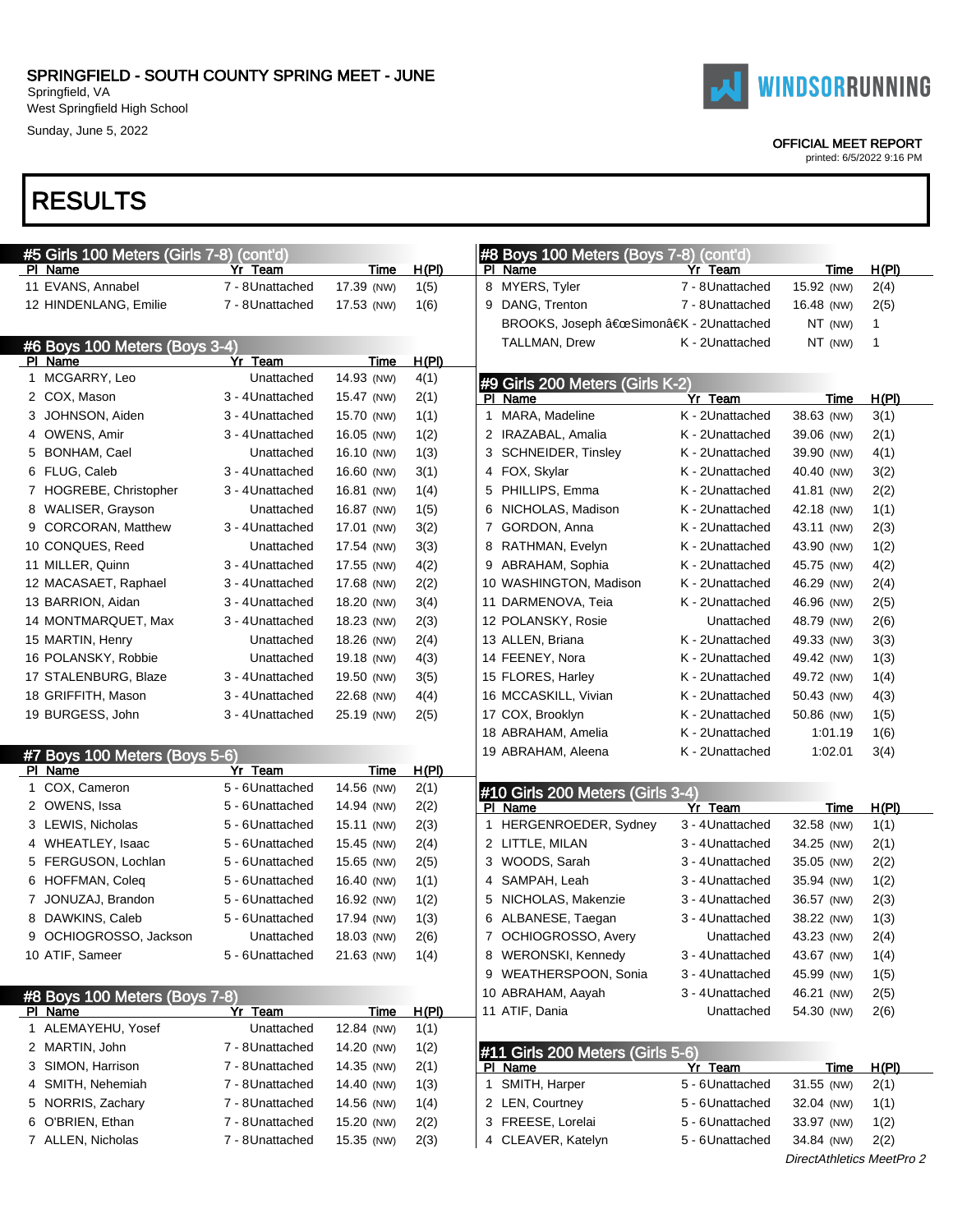Sunday, June 5, 2022

### RESULTS

|    | #11 Girls 200 Meters (Girls 5-6) (cont'd) |                            |                           |                      |  |  |  |  |  |
|----|-------------------------------------------|----------------------------|---------------------------|----------------------|--|--|--|--|--|
|    | PI Name                                   | Yr T <u>eam</u>            | <u>Time</u>               | <u>H(PI)</u>         |  |  |  |  |  |
|    | 5 KEEN, Madison                           | 5 - 6Unattached            | 35.48 (NW)                | 2(3)                 |  |  |  |  |  |
|    | 6 ANDERSON, Valia                         | 5 - 6Unattached            | 36.49 (NW)                | 2(4)                 |  |  |  |  |  |
| 7  | EVANS, Savannah                           | Unattached                 | 42.65 (NW)                | 1(3)                 |  |  |  |  |  |
| 8  | <b>BRACE, Rachel</b>                      | 5 - 6Unattached            | 43.49 (NW)                | 1(4)                 |  |  |  |  |  |
|    |                                           |                            |                           |                      |  |  |  |  |  |
|    | #12 Girls 200 Meters (Girls 7-8)          |                            |                           |                      |  |  |  |  |  |
|    | PI Name                                   | Yr Team                    | <u>Time</u>               | <u>H(PI)</u>         |  |  |  |  |  |
| 1  | OLORUNFEMI, Dotun                         | 7 - 8Unattached            | 28.18 (NW)                | 2(1)                 |  |  |  |  |  |
| 2  | <b>BUSH, Rickelle</b>                     | 7 - 8Unattached            | 28.41 (NW)                | 1(1)                 |  |  |  |  |  |
| 3  | LICHTENSTEIN, Camille                     | 7 - 8Unattached            | 29.97 (NW)                | 2(2)                 |  |  |  |  |  |
|    | 4 LONG, Makayla                           | 7 - 8Unattached            | 32.57 (NW)                | 2(3)                 |  |  |  |  |  |
| 5  | REAVES, Sarah                             | 7 - 8Unattached            | 32.64 (NW)                | 2(4)                 |  |  |  |  |  |
| 6  | NORMAN, Isabelle                          | 7 - 8Unattached            | 34.01 (NW)                | 1(2)                 |  |  |  |  |  |
| 7  | RIVERA, Marysol                           | 7 - 8Unattached            | 34.17 (NW)                | 2(5)                 |  |  |  |  |  |
| 8  | JENKINS, Mia                              | 7 - 8Unattached            | 35.86 (NW)                | 1(3)                 |  |  |  |  |  |
| 9  | HINDENLANG, Emilie                        | 7 - 8Unattached            | 40.35 (NW)                | 1(4)                 |  |  |  |  |  |
|    |                                           |                            |                           |                      |  |  |  |  |  |
|    | #13 Boys 200 Meters (Boys K-2)            |                            |                           |                      |  |  |  |  |  |
|    | PI Name                                   | Yr Team                    | Time                      | H(PI)                |  |  |  |  |  |
| 1  | HERGENROEDER, Matthew                     | K - 2Unattached            | 33.00 (NW)                | 1(1)                 |  |  |  |  |  |
| 2  | MULVEY, Dean                              | K - 2Unattached            | 36.40 (NW)                | 1(2)                 |  |  |  |  |  |
| 3  | WOOD, Elliott                             | K - 2Unattached            | 40.30 (NW)                | 2(1)                 |  |  |  |  |  |
|    | 4 KELLER, Bryce                           | K - 2Unattached            | 41.70 (NW)                | 1(3)                 |  |  |  |  |  |
| 5  | BECHTOLD, Caleb                           | K - 2Unattached            | 42.67 (NW)                | 2(2)                 |  |  |  |  |  |
| 6  | VOPELAK, Isaac                            | K - 2Unattached            | 44.14 (NW)                | 2(3)                 |  |  |  |  |  |
|    | 7 RIVERA, Christian                       | K - 2Unattached            | 44.60 (NW)                | 1(4)                 |  |  |  |  |  |
| 8  | JOHNSON, Malachi                          | K - 2Unattached            | 46.98 (NW)                | 2(4)                 |  |  |  |  |  |
|    | 9 COX, Quinton                            | K - 2Unattached            | 48.80 (NW)                | 1(5)                 |  |  |  |  |  |
|    |                                           |                            |                           |                      |  |  |  |  |  |
|    | #14 Boys 200 Meters (Boys 3-4)            |                            |                           |                      |  |  |  |  |  |
|    | PI Name                                   | Yr Team                    | Time                      | <u>H(PI)</u>         |  |  |  |  |  |
| 1  | JOHNSON, Aiden                            | 3 - 4Unattached            | 33.99 (NW)                | 2(1)                 |  |  |  |  |  |
|    | 2 COOMBS, Hunter                          | 3 - 4 Unattached           | 34.91 (NW)                | 1(1)                 |  |  |  |  |  |
|    | 3 OWENS, Amir                             | 3 - 4Unattached            | 34.95 (NW)                | 1(2)                 |  |  |  |  |  |
| 4  | HOGREBE, Christopher                      | 3 - 4 Unattached           | 35.63 (NW)                | 2(2)                 |  |  |  |  |  |
|    | 5 CORCORAN, Matthew                       | 3 - 4Unattached            | 36.25 (NW)                | 1(3)                 |  |  |  |  |  |
|    | 6 BONHAM, Cael                            | Unattached                 | 37.63 (NW)                | 1(4)                 |  |  |  |  |  |
| 7  | MACASAET, Raphael                         | 3 - 4Unattached            | 39.13 (NW)                | 2(3)                 |  |  |  |  |  |
| 8  | POLANSKY, Robbie                          | Unattached                 | 40.25 (NW)                | 2(4)                 |  |  |  |  |  |
| 9  | MCCASKILL, Benjamin                       | 3 - 4Unattached            | 40.80 (NW)                | 1(5)                 |  |  |  |  |  |
|    | 10 REESE, Owen                            | 3 - 4Unattached            | 40.82 (NW)                | 2(5)                 |  |  |  |  |  |
|    | 11 MONTMARQUET, Max                       | 3 - 4Unattached            | 41.44 (NW)                | 1(6)                 |  |  |  |  |  |
|    |                                           |                            |                           |                      |  |  |  |  |  |
|    |                                           |                            |                           |                      |  |  |  |  |  |
| PI | #15 Boys 200 Meters (Boys 5-6)            |                            |                           |                      |  |  |  |  |  |
| 1  | <b>Name</b><br>COX, Cameron               | Yr Team<br>5 - 6Unattached | <u>Time</u><br>30.82 (NW) | <u>H(PI)</u><br>1(1) |  |  |  |  |  |
| 2  | OWENS, Issa                               | 5 - 6Unattached            | 31.70 (NW)                | 1(2)                 |  |  |  |  |  |
|    |                                           |                            |                           |                      |  |  |  |  |  |

# **WINDSORRUNNING**

#### OFFICIAL MEET REPORT

| #15 Boys 200 Meters (Boys 5-6) (cont'd)     |                            |             |              |
|---------------------------------------------|----------------------------|-------------|--------------|
| PI Name                                     | Yr Team                    | <b>Time</b> | <u>H(PI)</u> |
| 3 FERGUSON, Lochlan                         | 5 - 6Unattached            | 32.72 (NW)  | 1(3)         |
| 4 WHEATLEY, Isaac                           | 5 - 6Unattached            | 33.56 (NW)  | 1(4)         |
| 5 GILLIAN, Ashton                           | 5 Unattached               | 33.59 (NW)  | 2(1)         |
| 6 WINTERS, Ian                              | 5 - 6Unattached            | 33.64 (NW)  | 2(2)         |
| 7 HOWELL, John                              | Unattached                 | 35.46 (NW)  | 2(3)         |
| NOEL, Alaric<br>8                           | 5 - 6Unattached            | 36.07 (NW)  | 2(4)         |
| 9 HOFFMAN, Coleq                            | 5 - 6 Unattached           | 36.52 (NW)  | 2(5)         |
| 10 JONUZAJ, Brandon                         | 5 - 6 Unattached           | 36.86 (NW)  | 1(5)         |
| 11 WERONSKI, Preston                        | 5 - 6 Unattached           | 42.94 (NW)  | 2(6)         |
| 12 ATIF, Sameer                             | 5 - 6Unattached            | 51.93 (NW)  | 1(6)         |
| #16 Boys 200 Meters (Boys 7-8)              |                            |             |              |
| PI Name                                     | Yr Team                    | Time        | H(PI)        |
| 1 BAILEY, Nicholas                          | 7 - 8 Unattached           | 24.61 (NW)  | 2(1)         |
| 2 ALEMAYEHU, Yosef                          | Unattached                 | 25.96 (NW)  | 2(2)         |
| 3 PETERSEN, Zachary                         | 7 - 8Unattached            | 26.91 (NW)  | 2(3)         |
| 4 MARTIN, John                              | 7 - 8 Unattached           | 29.43 (NW)  | 1(1)         |
| 5 ALLEN, Nicholas                           | 7 - 8Unattached            | 32.62 (NW)  | 1(2)         |
| 6 DANG, Trenton                             | 7 - 8Unattached            | 33.28 (NW)  | 1(3)         |
| 7 MYERS, Tyler                              | 7 - 8 Unattached           | 33.37 (NW)  | 1(4)         |
| #17 Girls 400 Meters (Girls K-2)            |                            |             |              |
| PI Name                                     | Yr Team<br>K - 2Unattached | Time        | H(PI)        |
| SCHNEIDER, Tinsley<br>1.                    | K - 2Unattached            | 1:31.74     | 1(1)         |
| 2 RATHMAN, Evelyn                           |                            | 1:41.76     | 1(2)         |
| 3 NICHOLAS, Madison                         | K - 2Unattached            | 1:41.85     | 2(1)         |
| 4 ABRAHAM, Sophia                           | K - 2Unattached            | 1:42.35     | 1(3)         |
| 5 WASHINGTON, Madison                       | K - 2Unattached            | 1:45.29     | 2(2)         |
| 6 POLITE, Catarina                          | K - 2Unattached            | 1:47.42     | 1(4)         |
| 7 DARMENOVA, Teia                           | K - 2Unattached            | 1:49.05     | 2(3)         |
| 8 ABRAHAM, Naveen                           | K - 2Unattached            | 1:54.84     | 2(4)         |
| 9 WALISER, Vivian                           | Unattached                 | 1:55.68     | 1(5)         |
| 10 FLORES, Harley                           | K - 2Unattached            | 1:56.60     | 1(6)         |
| 11 DELONG, Hannah                           | K - 2Unattached            | 1:59.14     | 2(5)         |
| 12 ALLEN, Briana                            | K - 2Unattached            | 2:07.68     | 2(6)         |
| #18 Girls 400 Meters (Girls 3-4)<br>PI Name | Yr Team                    | Time        |              |
| DOLBEARE, Josie<br>1                        | 3 - 4 Unattached           | 1:16.36     |              |
| LITTLE, MILAN<br>2                          | 3 - 4 Unattached           | 1:17.49     |              |
| 3 WOODS, Sarah                              | 3 - 4 Unattached           | 1:23.54     |              |
| 4 KEEN, Caitlin                             | 3 - 4 Unattached           | 1:28.70     |              |
|                                             |                            |             |              |
| 5 ALBANESE, Taegan                          | 3 - 4 Unattached           | 1:31.12     |              |
| NICHOLAS, Makenzie<br>6                     | 3 - 4 Unattached           | 1:39.09     |              |
| LORD, Audrey<br>7                           | 3 - 4 Unattached           | 1:39.71     |              |
| IRON CLOUD, Adriana<br>8                    | 3 - 4 Unattached           | 1:40.56     |              |
| HEZEL, Cecilia<br>9                         | 3 - 4 Unattached           | 1:47.11     |              |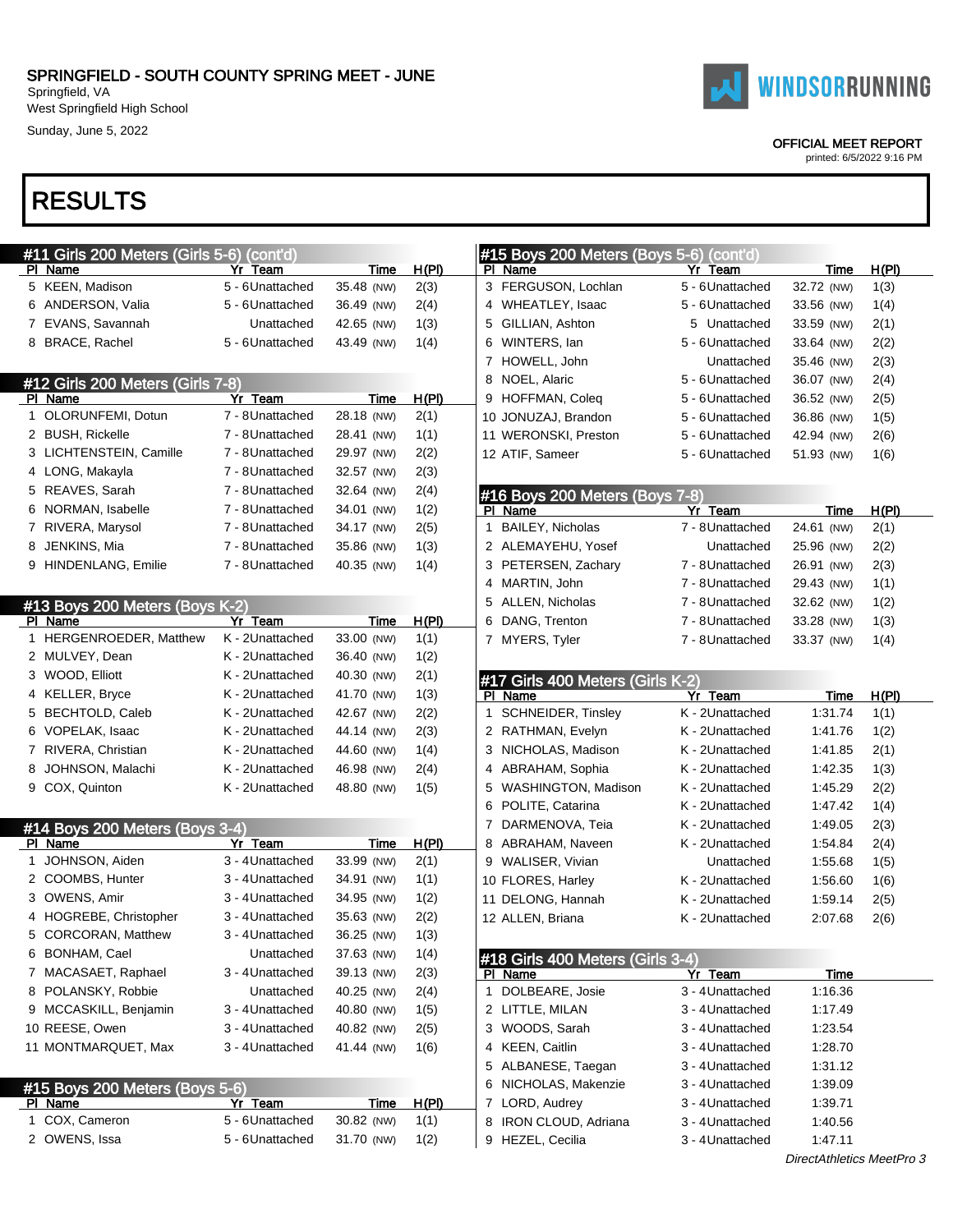West Springfield High School Sunday, June 5, 2022

# RESULTS

| PI Name                 | #18 Girls 400 Meters (Girls 3-4) (cont'd) | Yr Team          | Time        |              | PL | #22 Boys 400 Meters (Boys 3-4) (cont'd)<br>Name | Yr Team          | Time            | H(PI)         |
|-------------------------|-------------------------------------------|------------------|-------------|--------------|----|-------------------------------------------------|------------------|-----------------|---------------|
|                         | 10 WEATHERSPOON, Sonia                    | 3 - 4 Unattached | 1:55.14     |              |    | 11 WALISER, Grayson                             | Unattached       | 1:33.11         | 1(7)          |
|                         |                                           |                  |             |              |    | 12 FEENEY, Connor                               | 3 - 4 Unattached | 1:35.95         | 1(8)          |
|                         |                                           |                  |             |              |    | 13 BARRION, Aidan                               | 3 - 4 Unattached | 1:43.03         | 2(5)          |
| PI Name                 | #19 Girls 400 Meters (Girls 5-6)          | Yr Team          | Time        |              |    | 14 MCCANN, James                                | 3 - 4 Unattached | 1:43.52         | 2(6)          |
| 1 LEN, Courtney         |                                           | 5 - 6Unattached  | 1:08.95     |              |    | 15 PROMPOL, Leo                                 | 3 - 4 Unattached | 1:47.10         | 2(7)          |
| 2 DARMENOVA, Paulina    |                                           | 5 - 6Unattached  | 1:13.67     |              |    | 16 BALMACEDA, Mateo                             | 3 - 4 Unattached | 1:49.19         | 2(8)          |
| 3 KEEN, Madison         |                                           | 5 - 6Unattached  | 1:23.29     |              |    | 17 MALONEY, Sean                                | 3 - 4 Unattached | 1:56.61         |               |
| 4 EVANS, Savannah       |                                           | Unattached       | 1:36.99     |              |    |                                                 |                  |                 | 2(9)          |
|                         |                                           |                  |             |              |    |                                                 |                  |                 |               |
|                         |                                           |                  |             |              |    | #23 Boys 400 Meters (Boys 5-6)                  | Yr Team          |                 |               |
| PI Name                 | <u>#20 Girls 400 Meters (Girls 7-8)</u>   | Yr Team          | Time        |              |    | PI Name<br>1 NORRIS, Alastair                   | 5 - 6 Unattached | Time<br>1:10.11 | H(PI)<br>2(1) |
| 1 BUSH, Rickelle        |                                           | 7 - 8Unattached  | 1:04.73     |              |    | 2 NORRIS, lan                                   | 5 - 6Unattached  | 1:12.47         | 2(2)          |
| 2 LICHTENSTEIN, Camille |                                           | 7 - 8Unattached  | 1:05.93     |              |    |                                                 |                  |                 |               |
| 3 COLE, Amelia          |                                           | 7 - 8Unattached  | 1:12.09     |              |    | 3 WINTERS, lan                                  | 5 - 6Unattached  | 1:13.93         | 2(3)          |
| 4 RIVERA, Isabella      |                                           | 7 - 8Unattached  | 1:12.82     |              |    | 4 FERGUSON, Lochlan                             | 5 - 6Unattached  | 1:15.61         | 2(4)          |
| 5 NORMAN, Isabelle      |                                           | 7 - 8Unattached  | 1:16.98     |              |    | 5 LEWIS, Nicholas                               | 5 - 6Unattached  | 1:17.94         | 1(1)          |
| 6 APONTE, Claire        |                                           | 7 - 8Unattached  | 1:21.97     |              |    | 6 LAYERENZA, Bruno                              | 5 - 6Unattached  | 1:20.40         | 1(2)          |
|                         |                                           |                  |             |              |    | 7 HOWELL, John                                  | Unattached       | 1:27.22         | 1(3)          |
| 7 JENKINS, Mia          |                                           | 7 - 8Unattached  | 1:24.20     |              |    | 8 STUTZMAN, Finn                                | 5 - 6Unattached  | 1:28.29         | 1(4)          |
| 8 RIVERA, Marysol       |                                           | 7 - 8Unattached  | 1:24.44     |              |    | 9 KELTY, Jonah                                  | 5 - 6Unattached  | 1:28.97         | 2(5)          |
| 9 HINDENLANG, Emilie    |                                           | 7 - 8Unattached  | 1:39.06     |              |    | 10 OCHIOGROSSO, Jackson                         | Unattached       | 1:31.74         | 1(5)          |
|                         |                                           |                  |             |              |    | 11 LADEN, Sam                                   | 5 - 6Unattached  | 1:43.58         | 2(6)          |
|                         | #21 Boys 400 Meters (Boys K-2)            |                  |             |              |    | 12 WERONSKI, Preston                            | 5 - 6Unattached  | 1:48.43         | 2(7)          |
| PI Name                 |                                           | Yr Team          | Time        | <u>H(PI)</u> |    | 13 ATIF, Sameer                                 | 5 - 6Unattached  | 1:57.63         | 1(6)          |
| 1 NEFOROS, Mason        |                                           | K - 2Unattached  | 1:30.24     | 1(1)         |    |                                                 |                  |                 |               |
| 2 MESSENGER, Nicholas   |                                           | K - 2Unattached  | 1:34.70     | 2(1)         |    | #24 Boys 400 Meters (Boys 7-8)                  |                  |                 |               |
| 3 GORDON, Graeme        |                                           | K - 2Unattached  | 1:36.78     | 2(2)         |    | PI Name                                         | Yr Team          | <b>Time</b>     |               |
| 4 MESSENGER, Tyler      |                                           | K - 2Unattached  | 1:37.35     | 2(3)         |    | 1 MANKA, Marek                                  | 7 - 8 Unattached | 1:00.69         |               |
| 5 VOPELAK, Isaac        |                                           | K - 2Unattached  | 1:40.98     | 1(2)         |    | 2 PETERSEN, Zachary                             | 7 - 8Unattached  | 1:00.82         |               |
| 6 MALDONADO, Diego      |                                           | K - 2Unattached  | 1:42.22     | 1(3)         |    | 3 SIMON, Harrison                               | 7 - 8Unattached  | 1:08.13         |               |
| 7 DIXON, Bradley        |                                           | K - 2Unattached  | 1.52.41     | 1(4)         |    | 4 OLIVER, John                                  | 7 - 8Unattached  | 1:14.12         |               |
| 8 DELONG, Eli           |                                           | K - 2Unattached  | 1:55.37     | 1(5)         |    | 5 BING, Paul                                    | 7 - 8Unattached  | 1:15.62         |               |
| 9 OSBORNE, Bryson       |                                           | Unattached       | 1:56.14     | 1(6)         | 6  | RUSSELL, Graham                                 | 7 - 8Unattached  | 1:18.20         |               |
| 10 TOWNSEND, Evan       |                                           | K - 2Unattached  | 2:02.34     | 2(4)         |    | 7 BALMACEDA, Lucas                              | 7 - 8Unattached  | 1:28.69         |               |
| 11 MISIASZEK, Maxwell   |                                           | K - 2Unattached  | 2:21.00     | 2(5)         |    |                                                 |                  |                 |               |
|                         |                                           |                  |             |              |    | #25 Girls 800 Meters (Girls K-2)                |                  |                 |               |
|                         | #22 Boys 400 Meters (Boys 3-4)            |                  |             |              |    | PI Name                                         | Yr Team          | <b>Time</b>     |               |
| PI Name                 |                                           | Yr Team          | <b>Time</b> | H(PI)        |    | 1 MARA, Madeline                                | K - 2Unattached  | 3:19.22         |               |
| 1 BOURKLAND, Andrew     |                                           | 3 - 4 Unattached | 1:18.53     | 1(1)         |    | 2 PHILLIPS, Emma                                | K - 2Unattached  | 3:52.21         |               |
| 2 MONTMARQUET, Max      |                                           | 3 - 4Unattached  | 1:24.51     | 2(1)         |    | 3 FRIED, Hadley                                 | K - 2Unattached  | 3:58.19         |               |
| 3 REESE, Owen           |                                           | 3 - 4Unattached  | 1:24.60     | 2(2)         |    | 4 ATIF, Dania                                   | Unattached       | 5:01.48         |               |
| 4 DWYER, Cole           |                                           | 3 - 4Unattached  | 1:25.11     | 2(3)         |    |                                                 |                  |                 |               |
| 5 BONHAM, Cael          |                                           | Unattached       | 1:25.79     | 1(2)         |    | #26 Girls 800 Meters (Girls 3-4)                |                  |                 |               |
| 6 COOMBS, Hunter        |                                           | 3 - 4Unattached  | 1:25.88     | 1(3)         |    | PI Name                                         | Yr Team          | Time            |               |
| 7 DAFFAN, Evan          |                                           | 3 - 4 Unattached | 1:29.83     | 1(4)         |    | 1 DOLBEARE, Josie                               | 3 - 4 Unattached | 3:17.82         |               |
| 8 MACASAET, Raphael     |                                           | 3 - 4Unattached  | 1:30.13     | 1(5)         |    | 2 BAUMANN, Kaylin                               | 5 - 6Unattached  | 5:07.50         |               |
| 9 CONQUES, Reed         |                                           | Unattached       | 1:31.48     | 1(6)         |    |                                                 |                  |                 |               |
| 10 MILLER, Quinn        |                                           | 3 - 4 Unattached | 1:32.27     | 2(4)         |    |                                                 |                  |                 |               |



#### OFFICIAL MEET REPORT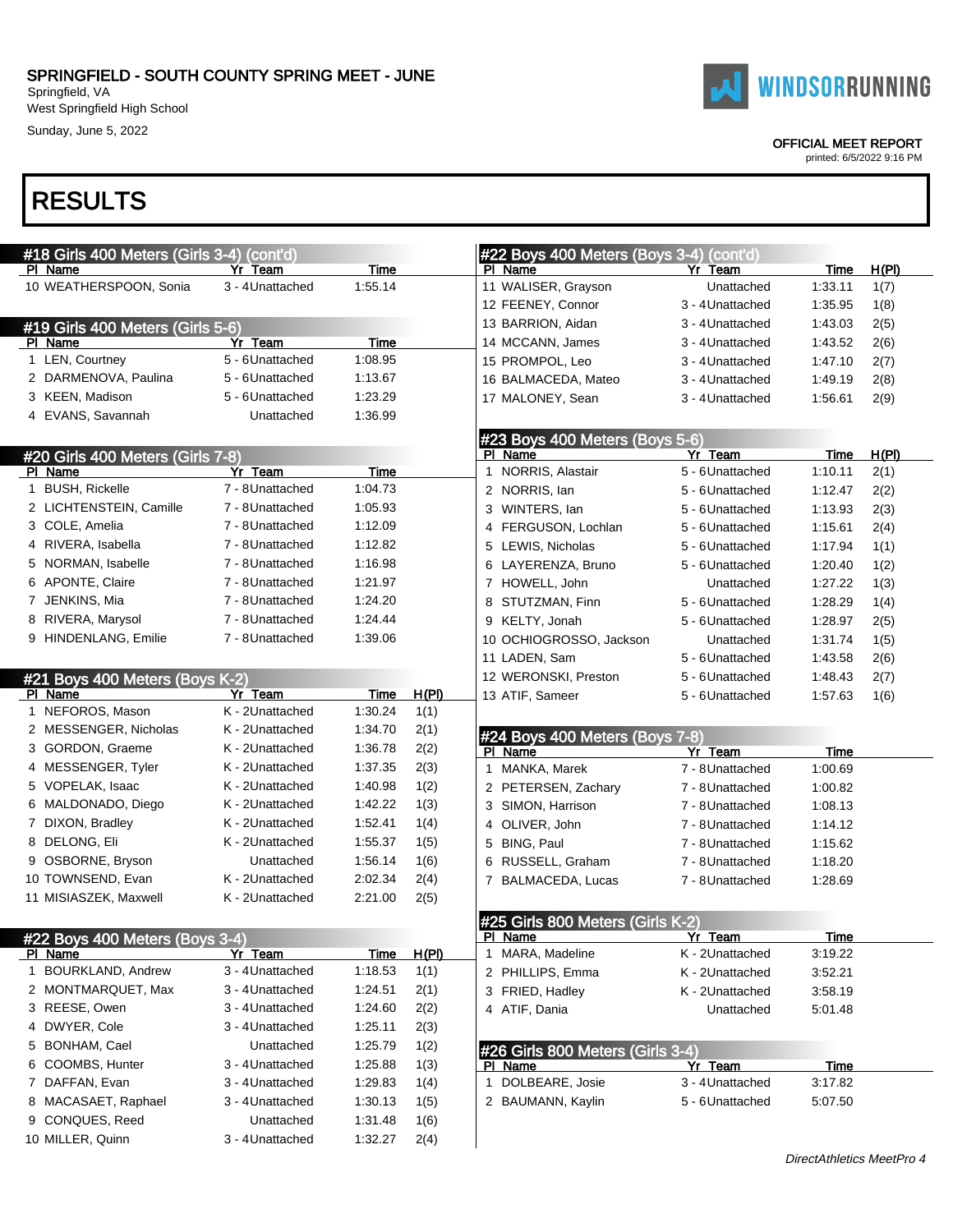West Springfield High School Sunday, June 5, 2022



OFFICIAL MEET REPORT

printed: 6/5/2022 9:16 PM

### RESULTS

| #27 Girls 800 Meters (Girls 5-6)          |                  |                 | #33 Girls 1600 Meters (Girls K-2) (cont'd) |                  |             |  |  |
|-------------------------------------------|------------------|-----------------|--------------------------------------------|------------------|-------------|--|--|
| PI Name                                   | Yr Team          | Time            | PI Name                                    | Yr Team          | Time        |  |  |
| 1 FREESE, Lorelai                         | 5 - 6Unattached  | 2:44.93         | 8 DIXON, Bradley                           | K - 2Unattached  | 8:23.34     |  |  |
| 2 LEN, Courtney                           | 5 - 6Unattached  | 2:56.12         |                                            |                  |             |  |  |
| 3 DARMENOVA, Paulina                      | 5 - 6Unattached  | 2:56.85         | #34 Girls 1600 Meters (Girls 3-4)          |                  |             |  |  |
|                                           |                  |                 | PI Name                                    | Yr Team          | Time        |  |  |
| #28 Girls 800 Meters (Girls 7-8)          |                  |                 | 1 DOLBEARE, Josie                          | 3 - 4 Unattached | 6:28.80     |  |  |
| PI Name                                   | Yr Team          | Time            | 7 KUEHNE, Xanthy                           | Unattached       | 8:09.96     |  |  |
| 1 FEATHERLY, Alex                         | 7 - 8Unattached  | 2:40.86         | 8 DIXON, Bradley                           | K - 2Unattached  | 8:23.34     |  |  |
| 3 MCDONALD, Graham                        | 7 - 8Unattached  | 2:46.49         |                                            |                  |             |  |  |
| 4 BAUMANN, Brock                          | 7 - 8Unattached  | 2:53.10         | #35 Girls 1600 Meters (Girls 5-6)          |                  |             |  |  |
| 5 MOELLER, Owen                           | 7 - 8Unattached  | 3:12.40         | PI Name                                    | Yr Team          | Time        |  |  |
|                                           |                  |                 | 1 FREESE, Lorelai                          | 5 - 6Unattached  | 5:49.65     |  |  |
| #29 Boys 800 Meters (Boys K-2)            |                  |                 | 2 LORD, Juliet                             | 5 - 6Unattached  | 6:29.07     |  |  |
| PI Name                                   | Yr Team          | Time            | 3 LORD, Jackson                            | 5 - 6Unattached  | 7:01.52     |  |  |
| 1 MESSENGER, Nicholas                     | K - 2Unattached  | 3:34.77         | 4 DANG, Juliana                            | 5 - 6Unattached  | 7:29.05     |  |  |
| 2 MESSENGER, Tyler                        | K - 2Unattached  | 3:35.06         |                                            |                  |             |  |  |
| 3 GORDON, Graeme                          | K - 2Unattached  | 3:46.34         | #36 Girls 1600 Meters (Girls 7-8)          |                  |             |  |  |
|                                           |                  |                 | PI Name                                    | Yr Team          | Time        |  |  |
| #30 Boys 800 Meters (Boys 3-4)            |                  |                 | 1 WISNER, Kaydence                         | 7 - 8 Unattached | 5:57.22     |  |  |
| PI Name                                   | Yr Team          | Time            | 2 FINLAN, Sophia                           | 7 - 8Unattached  | 6:24.14     |  |  |
| 1 COX, Mason                              | 3 - 4Unattached  | 2:38.32         | 3 APONTE, Claire                           | 7 - 8Unattached  | 6:31.65     |  |  |
| 2 BOURKLAND, Andrew                       | 3 - 4Unattached  | 3:01.52         | 4 BOURKLAND, Keira                         | 7 - 8Unattached  | 6:38.20     |  |  |
| 3 REESE, Owen                             | 3 - 4Unattached  | 3:26.14         | 5 STEWART, Ethan                           | 7 - 8Unattached  | 6:44.78     |  |  |
| 4 MCCASKILL, Benjamin                     | 3 - 4Unattached  | 3:40.65         | 6 MOELLER, Owen                            | 7 - 8Unattached  | 7:22.63     |  |  |
| 5 KARKHANIS, Dhruv                        | 3 - 4 Unattached | 3:42.83         | 7 KUEHME, Ryann                            | Unattached       | 7:23.44     |  |  |
| 6 MALONEY, Sean                           | 3 - 4Unattached  | 4:10.81         | 8 BALMACEDA, Lucas                         | 7 - 8 Unattached | 7:31.30     |  |  |
|                                           |                  |                 | 9 GAHL, Teresa                             | 7 - 8 Unattached | 7:34.65     |  |  |
|                                           |                  |                 | 10 DOWDY, Jack                             |                  | 7:45.61     |  |  |
| #31 Boys 800 Meters (Boys 5-6)<br>PI Name | Yr Team          |                 |                                            | 7 - 8Unattached  |             |  |  |
| 1 NORRIS, Alastair                        | 5 - 6Unattached  | Time<br>2:56.18 | 11 OLIVER, Ella                            | 7 - 8 Unattached | 7:49.50     |  |  |
| 2 WINTERS, lan                            | 5 - 6Unattached  | 3:02.87         | 12 HENDRICKSON, Anthony                    | 7 - 8 Unattached | 7:50.19     |  |  |
|                                           |                  |                 |                                            |                  |             |  |  |
| 3 LAYERENZA, Bruno                        | 5 - 6Unattached  | 3:04.77         | #37 Boys 1600 Meters (Boys K-2)            |                  |             |  |  |
| 4 KLAUS, Owen                             | 5 - 6Unattached  | 3:05.02         | PI Name                                    | Yr Team          | <b>Time</b> |  |  |
| 5 LORD, Jackson                           | 5 - 6Unattached  | 3:20.01         | 3 CHIVERTON, Declan                        | K - 2Unattached  | 7:30.46     |  |  |
| 6 MULVEY, Samuel                          | 5 - 6Unattached  | 3:26.00         | 8 DIXON, Bradley                           | K - 2Unattached  | 8:23.34     |  |  |
|                                           |                  |                 | 9 TALLMAN, Drew                            | K - 2Unattached  | 8:36.09     |  |  |
| #32 Boys 800 Meters (Boys 7-8)            |                  |                 | 11 MISIASZEK, Maxwell                      | K - 2Unattached  | 9:41.61     |  |  |
| PI Name                                   | Yr Team          | <u>Time</u>     | 12 TOWNSEND, Evan                          | K - 2Unattached  | 10:11.30    |  |  |
| BARBOZA JR, Byron                         | 7 - 8Unattached  | 2:36.22         |                                            |                  |             |  |  |
| 2 FEATHERLY, Alex                         | 7 - 8Unattached  | 2:40.86         | #38 Boys 1600 Meters (Boys 3-4)            |                  |             |  |  |
| 4 MCDONALD, Graham                        | 7 - 8Unattached  | 2:46.49         | PI Name                                    | Yr Team          | <u>Time</u> |  |  |
| 5 BAUMANN, Brock                          | 7 - 8Unattached  | 2:53.10         | 2 DWYER, Cole                              | 3 - 4 Unattached | 6:28.96     |  |  |
| 6 MOELLER, Owen                           | 7 - 8Unattached  | 3:12.40         | 5 SCHMIDT, Jacob                           | 3 - 4 Unattached | 7:55.78     |  |  |
|                                           |                  |                 | 6 CONNORS, Keegan                          | 3 - 4 Unattached | 8:08.65     |  |  |
| #33 Girls 1600 Meters (Girls K-2)         |                  |                 | 7 KUEHNE, Xanthy                           | Unattached       | 8:09.96     |  |  |
| PI Name                                   | Yr Team          | <b>Time</b>     | 8 DIXON, Bradley                           | K - 2Unattached  | 8:23.34     |  |  |
|                                           |                  |                 |                                            |                  |             |  |  |
| 4 FRIED, Hadley                           | K - 2Unattached  | 7:55.59         | 10 BALMACEDA, Mateo                        | 3 - 4 Unattached | 8:41.03     |  |  |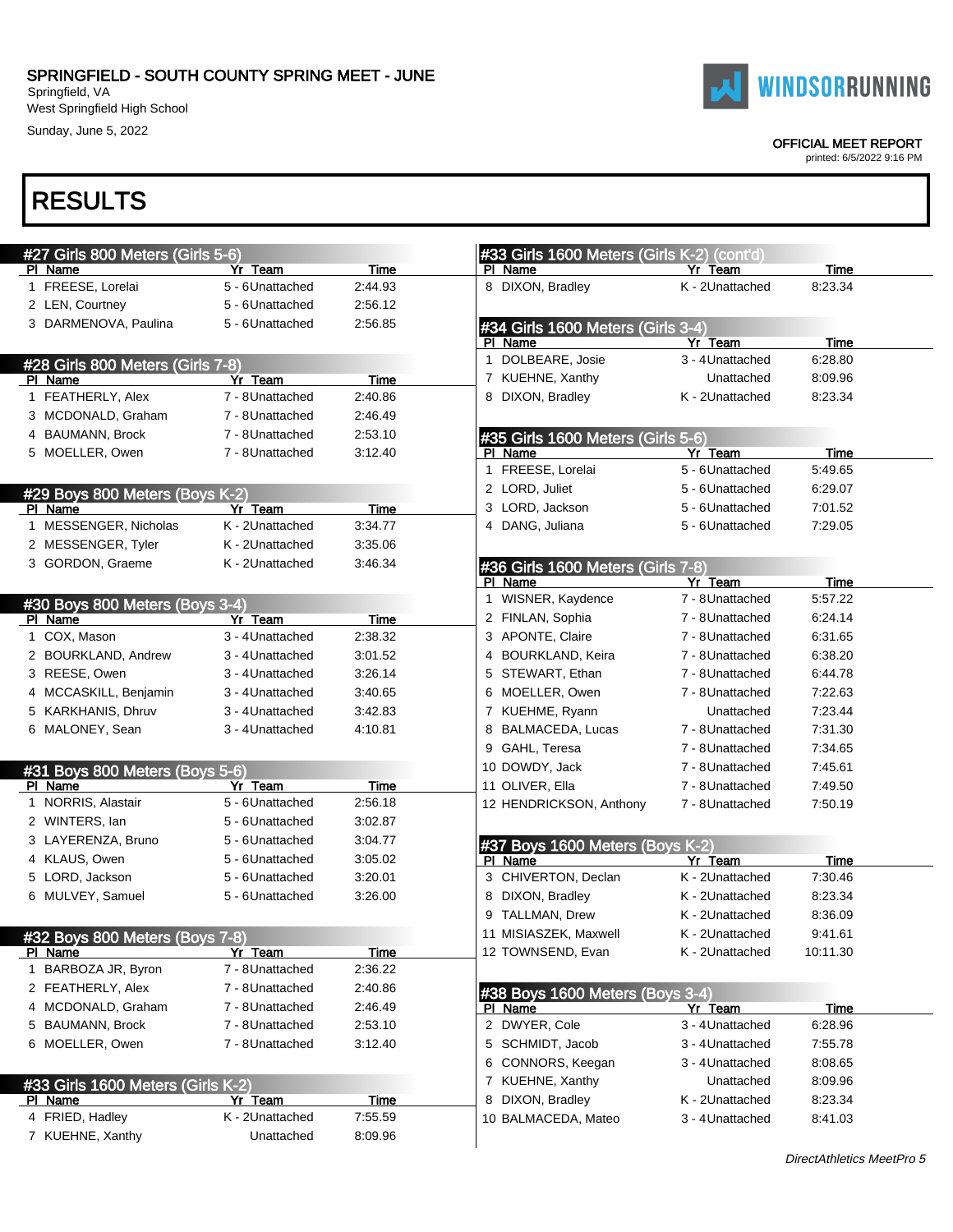West Springfield High School Sunday, June 5, 2022

## RESULTS

| #39 Boys 1600 Meters (Boys 5-6)                   |                  |             | #57 800 Combined 5-6 (Division 11)             |                  |             |
|---------------------------------------------------|------------------|-------------|------------------------------------------------|------------------|-------------|
| PI Name                                           | Yr Team          | Time        | PI Name                                        | Yr Team          | Time        |
| 1 KIM, Thomas                                     | 5 - 6Unattached  | 5:28.93     | 1 FREESE, Lorelai                              | 5 - 6Unattached  | 2:44.93     |
| 2 DAVILA, Nathaniel                               | 5 - 6Unattached  | 6:42.20     | 2 LEN, Courtney                                | 5 - 6Unattached  | 2:56.12     |
| 3 KLAUS, Owen                                     | 5 - 6Unattached  | 6:44.64     | 3 NORRIS, Alastair                             | 5 - 6Unattached  | 2:56.18     |
| 4 LORD, Jackson                                   | 5 - 6Unattached  | 7:01.52     | 4 DARMENOVA, Paulina                           | 5 - 6Unattached  | 2:56.85     |
| 5 STUTZMAN, Finn                                  | 5 - 6Unattached  | 7:07.96     | 5 WINTERS, lan                                 | 5 - 6 Unattached | 3:02.87     |
| 6 MULVEY, Samuel                                  | 5 - 6Unattached  | 7:45.02     | 6 LAYERENZA, Bruno                             | 5 - 6Unattached  | 3:04.77     |
|                                                   |                  |             | 7 KLAUS, Owen                                  | 5 - 6Unattached  | 3:05.02     |
| #40 Boys 1600 Meters (Boys 7-8)                   |                  |             | 8 LORD, Jackson                                | 5 - 6Unattached  | 3:20.01     |
| PI Name                                           | Yr Team          | Time        | 9 MULVEY, Samuel                               | 5 - 6 Unattached | 3:26.00     |
| 1 KIM, Joshua                                     | 7 - 8Unattached  | 5:29.76     |                                                |                  |             |
| 2 MANKA, Marek                                    | 7 - 8Unattached  | 5:38.33     | #58 800 Combined 7-8 (Division 12)             |                  |             |
| 3 FEATHERLY, Alex                                 | 7 - 8Unattached  | 5:39.60     | PI Name                                        | Yr Team          | Time        |
| 4 BARBOZA JR, Byron                               | 7 - 8Unattached  | 5:39.81     | 1 BARBOZA JR, Byron                            | 7 - 8 Unattached | 2:36.22     |
| 5 OLIVER, John                                    | 7 - 8Unattached  | 5:54.75     | 2 FEATHERLY, Alex                              | 7 - 8Unattached  | 2:40.86     |
| 6 WOODAHL, Leo                                    | 7 - 8Unattached  | 6:28.13     | 3 WISNER, Kaydence                             | 7 - 8 Unattached | 2:43.07     |
| 7 ZEYTOONIAN, Lance                               | 7 - 8Unattached  | 6:28.41     | 5 MCDONALD, Graham                             | 7 - 8 Unattached | 2:46.49     |
| 8 MCDONALD, Graham                                | 7 - 8Unattached  | 6:41.91     | 6 BAUMANN, Brock                               | 7 - 8Unattached  | 2:53.10     |
| 9 STEWART, Ethan                                  | 7 - 8Unattached  | 6:44.78     | 7 LICHTENSTEIN, Camille                        | 7 - 8 Unattached | 2:55.25     |
| 10 MOELLER, Owen                                  | 7 - 8Unattached  | 7:22.63     | 8 MOELLER, Owen                                | 7 - 8 Unattached | 3:12.40     |
| 11 KUEHME, Ryann                                  | Unattached       | 7:23.44     | 9 CURRY, Madison                               | 7 - 8Unattached  | 3:12.94     |
| 12 BALMACEDA, Lucas                               | 7 - 8Unattached  | 7:31.30     | FINLAN, Sophia                                 | 7 - 8 Unattached | <b>NT</b>   |
| 13 GAHL, Teresa                                   | 7 - 8Unattached  | 7:34.65     |                                                |                  |             |
| 14 DOWDY, Jack                                    | 7 - 8Unattached  | 7:45.61     |                                                |                  |             |
| 15 OLIVER, Ella                                   | 7 - 8Unattached  | 7:49.50     | #59 1600 Combined K-4 (Division 13)<br>PI Name | Yr Team          | Time        |
| 16 HENDRICKSON, Anthony                           | 7 - 8Unattached  | 7:50.19     | 1 DOLBEARE, Josie                              | 3 - 4 Unattached | 6:28.80     |
|                                                   |                  |             | 2 DWYER, Cole                                  | 3 - 4 Unattached | 6:28.96     |
|                                                   |                  |             | 3 CHIVERTON, Declan                            | K - 2Unattached  | 7:30.46     |
| #41 Girls 3000 Meters (Girls 3-4)<br>PI Name      | Yr Team          | Time        | 4 FRIED, Hadley                                | K - 2Unattached  | 7:55.59     |
| 1 LELAND, Lucy                                    | 3 - 4 Unattached | 14:50.92    | 5 SCHMIDT, Jacob                               | 3 - 4 Unattached | 7:55.78     |
|                                                   |                  |             | 6 CONNORS, Keegan                              | 3 - 4 Unattached | 8:08.65     |
|                                                   |                  |             | 7 DIXON, Bradley                               | K - 2Unattached  | 8:23.34     |
| #42 Girls 3000 Meters (Girls 5-6)<br>PI Name      | Yr Team          | <u>Time</u> | 8 TALLMAN, Drew                                | K - 2Unattached  | 8:36.09     |
| 1 LORD, Juliet                                    | 5 - 6Unattached  | 13:42.26    | 9 BALMACEDA, Mateo                             | 3 - 4 Unattached | 8:41.03     |
|                                                   |                  |             | 10 MISIASZEK, Maxwell                          | K - 2Unattached  | 9:41.61     |
|                                                   |                  |             | 11 TOWNSEND, Evan                              | K - 2Unattached  | 10:11.30    |
| #45 Boys 3000 Meters (Boys 5-6)<br><u>PI</u> Name | Yr Team          | <u>Time</u> | KUEHNE, Xanthy                                 | Unattached       | 8:09.96     |
| 1 KIM, Thomas                                     | 5 - 6Unattached  | 11:06.69    |                                                |                  |             |
| 2 GILLIAN, Ashton                                 | 5 Unattached     | 12:54.76    |                                                |                  |             |
| 3 PACKARD, Silas                                  | 5 - 6Unattached  | 15:04.49    | #60 1600 Combined 5-6 (Division 14)            |                  |             |
|                                                   |                  |             | PI Name                                        | Yr Team          | <u>Time</u> |
|                                                   |                  |             | 1 KIM, Thomas                                  | 5 - 6Unattached  | 5:28.93     |
| #46 Boys 3000 Meters (Boys 7-8)                   | Yr Team          | Time        | 2 FREESE, Lorelai                              | 5 - 6Unattached  | 5:49.65     |
| PI Name<br>1 KIM, Joshua                          | 7 - 8Unattached  | 11:06.06    | 3 LORD, Juliet                                 | 5 - 6 Unattached | 6:29.07     |
| 2 WOODAHL, Leo                                    | 7 - 8Unattached  | 13:39.99    | 4 DAVILA, Nathaniel                            | 5 - 6 Unattached | 6:42.20     |
|                                                   |                  |             | 5 KLAUS, Owen                                  | 5 - 6 Unattached | 6:44.64     |
|                                                   |                  |             | 6 STUTZMAN, Finn                               | 5 - 6 Unattached | 7:07.96     |
|                                                   |                  |             | 7 DANG, Juliana                                | 5 - 6Unattached  | 7:29.05     |
|                                                   |                  |             | 8 MULVEY, Samuel                               | 5 - 6Unattached  | 7:45.02     |
|                                                   |                  |             |                                                |                  |             |



#### OFFICIAL MEET REPORT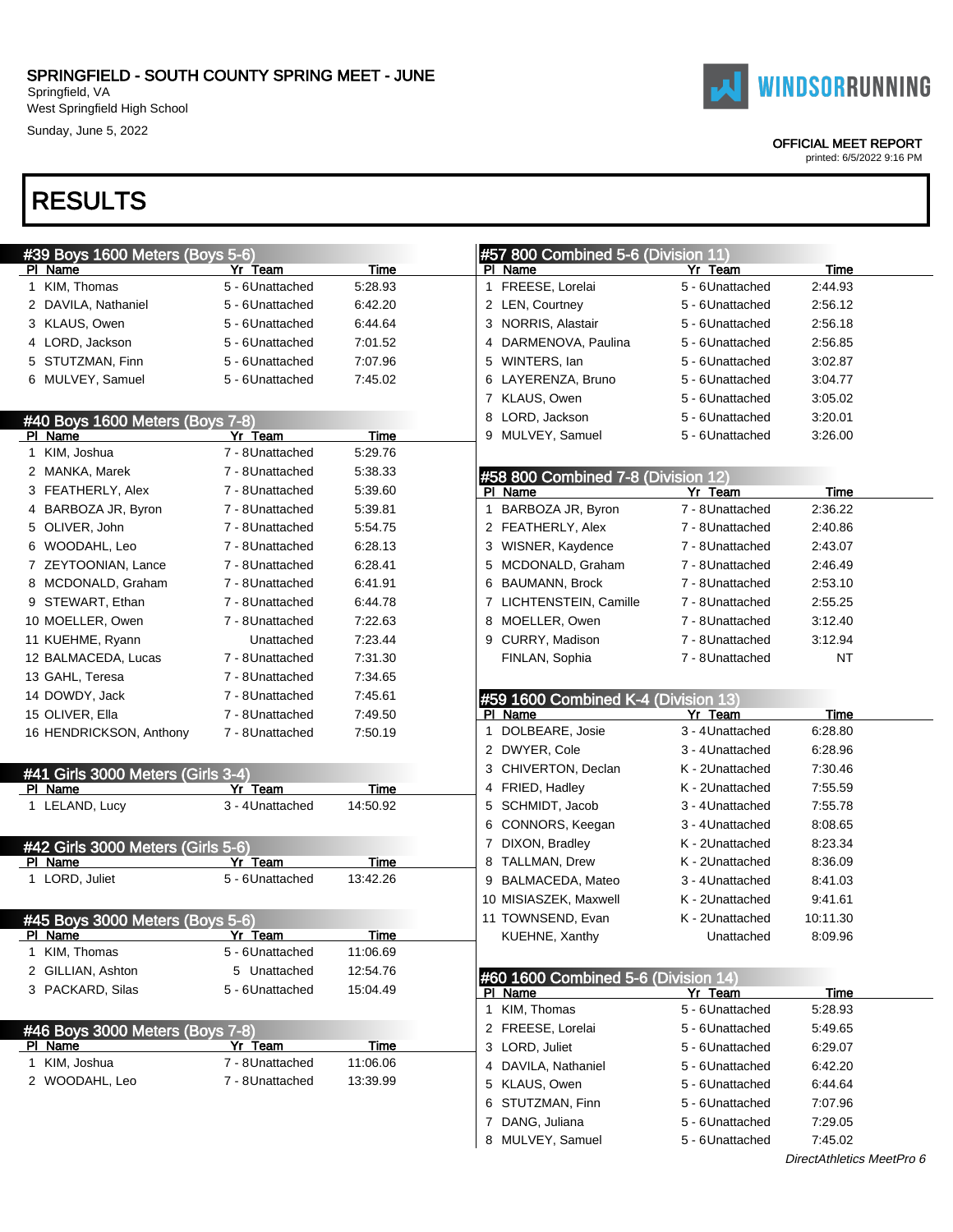West Springfield High School Sunday, June 5, 2022

### RESULTS

| #60 1600 Combined 5-6 (Division 14) (cont'd) |                  |                                       | #62 Girls Long Jump (Division 18) (cont'd) |                  |                                          |
|----------------------------------------------|------------------|---------------------------------------|--------------------------------------------|------------------|------------------------------------------|
| PI Name                                      | Yr Team          | Time                                  | PI Name                                    | Yr Team          | Mark                                     |
| LORD, Jackson                                | 5 - 6Unattached  | 7:01.52                               | 33 ATIF, Dania                             | Unattached       | 3' 11" (NW)                              |
|                                              |                  |                                       | 34 DELONG, Hannah                          | K - 2Unattached  | 2' $10\frac{1}{2}$ (NW)                  |
| #61 Combined 3000 (Division 16)              |                  |                                       | HINDENLANG, Emilie                         | 7 - 8 Unattached | NM (NW)                                  |
| PI Name                                      | Yr Team          | Time                                  |                                            |                  |                                          |
| 1 KIM, Joshua                                | 7 - 8Unattached  | 11:06.06                              | #63 Combined Boys Long Jump (Division 18)  |                  |                                          |
| 2 KIM, Thomas                                | 5 - 6Unattached  | 11:06.69                              | PI Name                                    | Yr Team          | Mark                                     |
| 3 GILLIAN, Ashton                            | 5 Unattached     | 12:54.76                              | 1 PETERSEN, Zachary                        | 7 - 8 Unattached | 15' 1" (NW)                              |
| 4 WOODAHL, Leo                               | 7 - 8Unattached  | 13:39.99                              | 2 SIMON, Harrison                          | 7 - 8 Unattached | $12' 8''$ (NW)                           |
| 5 LORD, Juliet                               | 5 - 6Unattached  | 13:42.26                              | 3 PAREDES, Zachary                         | Unattached       | 12' 1 $\frac{1}{2}$ (NW)                 |
| 6 LELAND, Lucy                               | 3 - 4Unattached  | 14:50.92                              | 4 OWENS, Issa                              | 5 - 6 Unattached | 11' $7\frac{1}{2}$ (NW)                  |
| 7 PACKARD, Silas                             | 5 - 6Unattached  | 15:04.49                              | 5 OWENS, Amir                              | 3 - 4 Unattached | 11' 1" (NW)                              |
|                                              |                  |                                       | 6 NORRIS, Zachary                          | 7 - 8 Unattached | 10' 11" (NW)                             |
| #62 Girls Long Jump (Division 18)            |                  |                                       | 7 MULVEY, Samuel                           | 5 - 6Unattached  | 10' 10" (NW)                             |
| PI Name                                      | Yr Team          | Mark                                  | 8 COX, Mason                               | 3 - 4 Unattached | 10' 8 $\frac{3}{4}$ (NW)                 |
| 1 HERGENROEDER, Sydney                       | 3 - 4 Unattached | 12' 0" (NW)                           | 9 DANG, Trenton                            | 7 - 8 Unattached | 10' 6 $\frac{1}{2}$ (NW)                 |
| 2 OLIVER, Ella                               | 7 - 8Unattached  | 11' 5" (NW)                           | 10 FERGUSON, Lochlan                       | 5 - 6Unattached  | 10' 4" (NW)                              |
| 3 LICHTENSTEIN, Camille                      | 7 - 8Unattached  | 10' 8 $\frac{1}{4}$ (NW)              | 11 ZEYTOONIAN, Lance                       | 7 - 8 Unattached | $10'$ $2''$ (NW)                         |
| 4 DARMENOVA, Paulina                         | 5 - 6Unattached  | 10' 4 $\frac{1}{2}$ (NW)              | 12 KLAUS, Owen                             | 5 - 6Unattached  | 9' 11" (NW)                              |
| 5 FREESE, Lorelai                            | 5 - 6Unattached  | 10' 2 $\frac{1}{2}$ (NW)              | 13 MARTIN, Henry                           | Unattached       | $9' 9''$ (NW)                            |
| 6 JENKINS, Mia                               | 7 - 8Unattached  | 9' 10" (NW)                           | 14 FLUG, Caleb                             | 3 - 4 Unattached | $9' 6''$ (NW)                            |
| 7 RAKIP, Ila                                 | 7 - 8Unattached  | $9'6'$ (NW)                           | 15 COOMBS, Hunter                          | 3 - 4 Unattached | 9' 4 $\frac{1}{2}$ (NW)                  |
| 8 MARA, Madeline                             | K - 2Unattached  | 9' 1 <sup><math>1/2</math></sup> (NW) | 16 LORD, Jackson                           | 5 - 6 Unattached | $9' 2^{3/4}$ (NW)                        |
| 9 DOLBEARE, Josie                            | 3 - 4 Unattached | 9' 1" (NW)                            | 17 KELTY, Jonah                            | 5 - 6 Unattached | $9'$ $2''$ (NW)                          |
| 10 SEIBERLING, Audrey                        | 3 - 4Unattached  | $8'6'$ (NW)                           | 18 MCCASKILL, Benjamin                     | 3 - 4 Unattached | $9' 0''$ (NW)                            |
| 11 GARGANO, Emily                            | Unattached       | 8' 6" (NW)                            | 19 MYERS, Tyler                            | 7 - 8 Unattached | $8' 10''$ (NW)                           |
| 12 SUTTON, Sage                              | K - 2Unattached  | 8' 5" (NW)                            | 20 BARRION, Aidan                          | 3 - 4 Unattached | $8' 8''$ (NW)                            |
| 12 LORD, Juliet                              | 5 - 6Unattached  | 8' 5" (NW)                            | 21 DOLBEARE, Jonathan                      | K - 2Unattached  | $8'5''$ (NW)                             |
| 14 EVANS, Annabel                            | 7 - 8Unattached  | $8'3''$ (NW)                          | 21 COX, Cameron                            | 5 - 6 Unattached | $8'5''$ (NW)                             |
| 15 POLITE, Catarina                          | K - 2Unattached  | 7' 10" (NW)                           | 23 NEFOROS, Mason                          | K - 2Unattached  | 8' $1\frac{3}{4}$ (NW)                   |
| 16 FRIED, Hadley                             | K - 2Unattached  | 7' 8" (NW)                            | 24 HERGENROEDER, Matthew                   | K - 2Unattached  | $8'$ $0''$ (NW)                          |
| 17 IRON CLOUD, Adriana                       | 3 - 4Unattached  | 7' 6" (NW)                            | 25 CONQUES, Reed                           | Unattached       | $7'$ 11 <sup><math>1/2</math></sup> (NW) |
| 18 HAMILTON, Laurel                          | 5 - 6Unattached  | 7' 4" (NW)                            | 26 POLANSKY, Robbie                        | Unattached       | 7' 10" (NW)                              |
| 19 LORD, Audrey                              | 3 - 4Unattached  | $7' 2'$ (NW)                          | 27 WOOD, Elliott                           | K - 2Unattached  | 7' 9" (NW)                               |
| 20 MAZOR-KRELL, Lilia                        | K - 2Unattached  | $6' 9''$ (NW)                         | 28 MULVEY, Dean                            | K - 2Unattached  | $7' 6''$ (NW)                            |
| 21 BRACE, Rachel                             | 5 - 6Unattached  | 6' $7\frac{1}{2}$ (NW)                | 29 DAFFAN, Evan                            | 3 - 4 Unattached | $7' 5''$ (NW)                            |
| 22 RATHMAN, Evelyn                           | K - 2Unattached  | $6'3''$ (NW)                          | 30 LEE, Avery                              | K - 2Unattached  | $7' 3'$ (NW)                             |
| 23 F, Fi                                     | 3 - 4 Unattached | $6' 1''$ (NW)                         | 31 MILLER, Quinn                           | 3 - 4 Unattached | $7' 2'$ (NW)                             |
| 24 PHILLIPS, Emma                            | K - 2Unattached  | 5' 9" (NW)                            | 32 DAWKINS, Caleb                          |                  |                                          |
| 25 HEZEL, Cecilia                            | 3 - 4 Unattached | 5' 4 $\frac{1}{2}$ (NW)               |                                            | 5 - 6 Unattached | $7' 0''$ (NW)                            |
| 26 IRAZABAL, Amalia                          | K - 2Unattached  | $5'$ 2" (NW)                          | 33 LADEN, Sam                              | 5 - 6Unattached  | $6' 8''$ (NW)                            |
| 26 ALLEN, Briana                             | K - 2Unattached  | $5'$ 2" (NW)                          | 34 HOWELL, John                            | Unattached       | 6' $7\frac{1}{2}$ (NW)                   |
|                                              |                  |                                       | 35 SCHMIDT, Jacob                          | 3 - 4 Unattached | 6' $1\frac{3}{4}$ (NW)                   |
| 28 MCCASKILL, Vivian                         | K - 2Unattached  | 4' 10" (NW)                           | 36 YARMOLOVICH, Leo                        | K - 2Unattached  | 6' 1 <sup><math>1/2</math></sup> (NW)    |
| 29 COX, Brooklyn                             | K - 2Unattached  | 4' 9" (NW)                            | 37 ATIF, Sameer                            | 5 - 6 Unattached | $6' 0''$ (NW)                            |
| 29 DARMENOVA, Teia                           | K - 2Unattached  | 4' 9" (NW)                            | 38 MACASAET, Raphael                       | 3 - 4 Unattached | 5' 11 $\frac{1}{2}$ (NW)                 |
| 31 WEATHERSPOON, Sonia                       | 3 - 4 Unattached | $4' 6''$ (NW)                         | 39 FLUG, Micah                             | K - 2Unattached  | $5'$ 11" (NW)                            |
| 32 WALISER, Vivian                           | Unattached       | $4' 4''$ (NW)                         | 39 MONTMARQUET, Max                        | 3 - 4 Unattached | $5'$ 11" (NW)                            |
|                                              |                  |                                       |                                            |                  |                                          |

OFFICIAL MEET REPORT